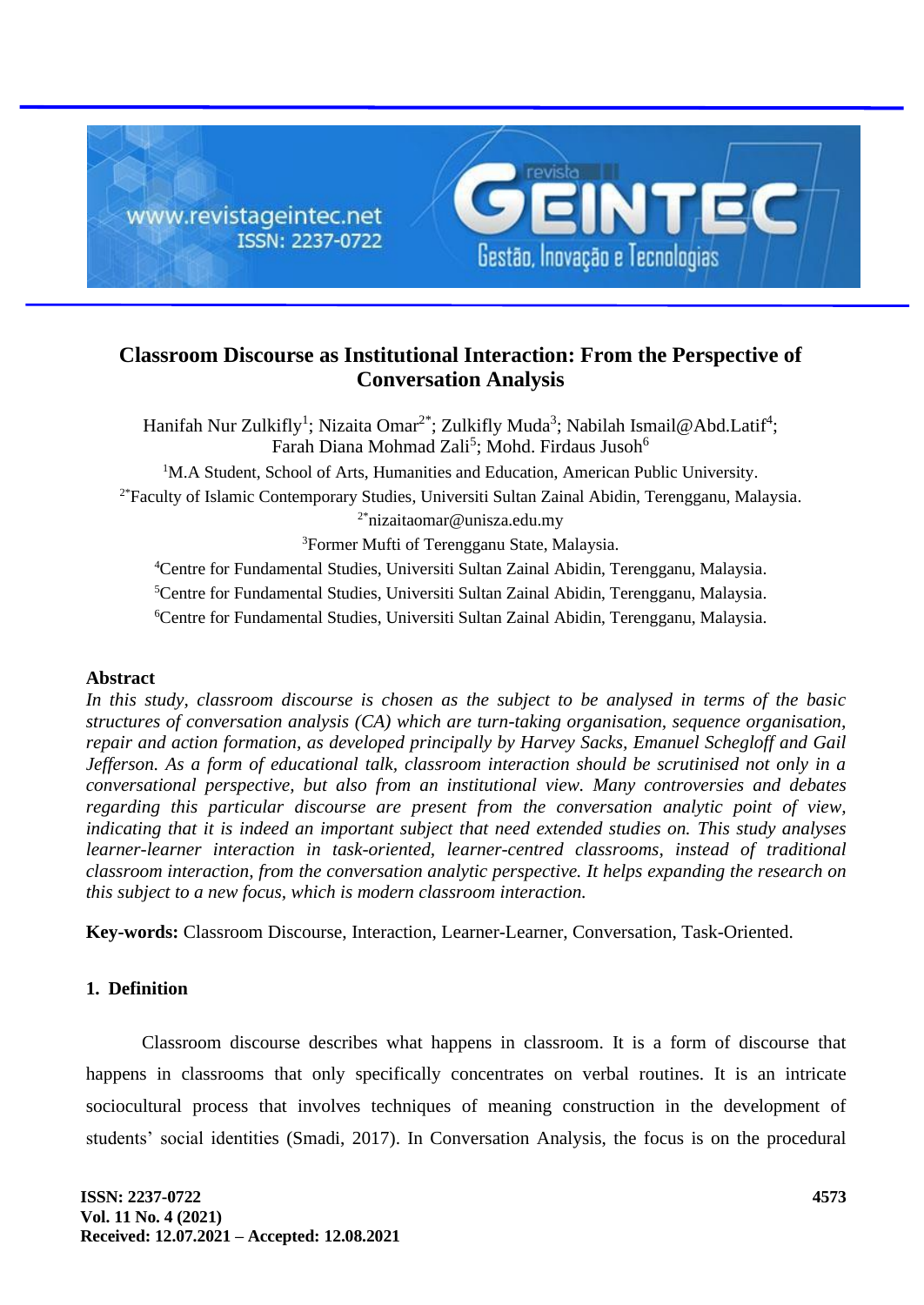analysis of talk-in-interaction, how participants systematically organise their interactions to solve a range of organizational problems, such as the distribution of turns at talking, the collaborative production of particular actions, or problems of understanding. The analysis is always based on audio or visual recordings of interaction that are carefully transcribed in details (Alali, 2020a). As there are many books, journals and studies discussing this particular approach on the classroom discourse, this study is supposed to provide continuation of those studies, with the relevance with current time. As classroom situation changes from time to time, from very strict traditional teacher-dominated classrooms several decades ago to loose task-oriented learner-centred ones like we relatively have today, the interaction among teacher and students differs.

There are several studies made on the classroom interaction as an institutional and conversational matter. It is, as a matter of fact, one of the most chosen settings to be analysed as a representative of educational constitution. Two broad areas that are agreed as two main sections within studies of classroom interaction are the focus of studies of institutional talk, in which CA is one of the most used approaches to be utilised, and the focus of issues of understanding, learning and knowledge transmission (Drew & Heritage, 1992; Preston, 2016). Even though CA is put under the former section, there is a debate going on whether or not CA also works as a methodology in dealing with the issues in the latter section.

# **2. Literature Review**

Hall (2004) argues that CA only can be applied in describing action, not learning. Although she does not fully reject the prospect of CA making a contribution in learning, such as the post-expansion position from interactional practice of teacher-repair initiation leading to enhancing cognition among the students especially if it joins with Vygotsky Sociocultural Theory<sup>1</sup>, the idea of CA contributing in measuring the understanding and knowledge as much as it does in evaluating action is not concurred by her (Hall, 2019). On the other hand, some people are quite optimistic on the effectiveness of CA on classroom discourse (Huth, 2021). Markee (2005) supports the connectivity of CA for Second Language Acquisition (SLA) and argues that the CA-for-SLA researchers may prove it by showing how second-language learning works in everyday context. This is supported by Kasper (2009) who asserts that CA is actually useful to demonstrate understanding or learning as an essential condition in language learning.

<sup>&</sup>lt;sup>1</sup>Vygotsky's Sociocultural Theory describes learning as a social process and the origination of human intelligence in society or culture. The major theme of Vygotsky's theoretical framework is that social interaction plays a fundamental role in the development of cognition (See: Gauvain, 2020; Rashid, 2016).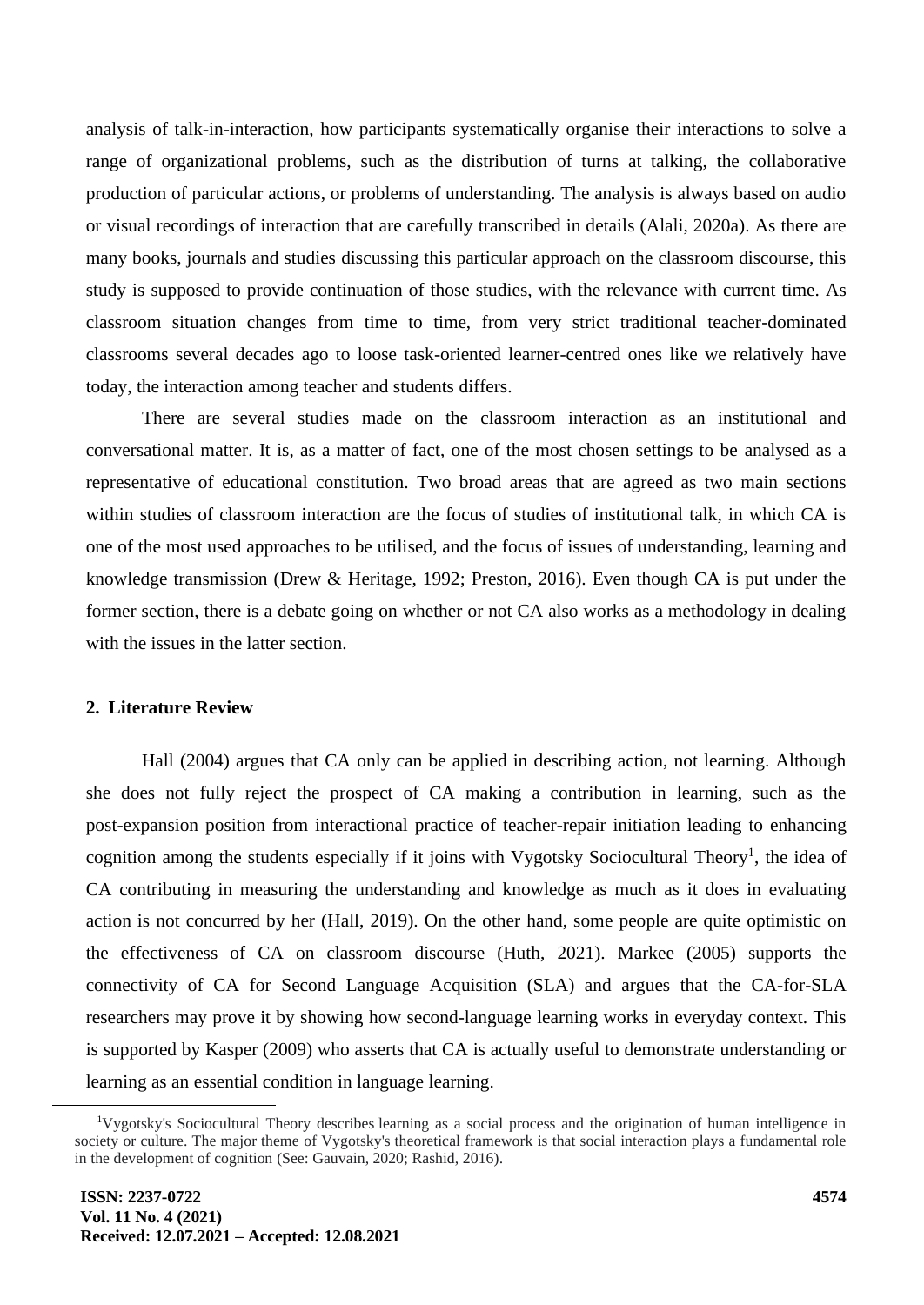Most researches on the theme of CA in classroom discourse were done in language learning classrooms especially in second-language and foreign-language classrooms, like the studies mentioned above (Hale et al., 2018). However, with too many researches regarding SLA, they are criticised to be narrowly focusing on grammatical competence (Sidnell  $\&$  Stivers, 2012). The data and observation that were used mainly focus on interaction (whether it involves turn-taking, sequence, repair or action) about grammatical competence (Tavakoli et al., 2018).

Another common discussion regarding this discourse is teacher-learner interaction. Each structure in CA is analysed mostly based on the interaction between a teacher and a student or students (Rahmawati et al., 2021). Classrooms traditionally are teacher-fronted with teacher dominating the communication. In turn taking, the normative practices are teacher selecting a student as the next speaker, the student then projecting the interaction back to the teacher and even if students might have rights for next speaker solution, it is limited. For the sequence organisation, it is normally in IRF (Initiation-Response-Feedback) sequence. Teacher normally plays the first-pair parts and are most likely to speak in third position while students form the second-pair parts. Repair is also prominently made by teacher towards students (Rustandi et al., 2017). Teachers must support and value students so that they do not fear being ridiculed when contributing something to the team, suggest alternatives when the team is unable to decide, monitor the team's progress, reflect to seek understanding and clarification of what is occurring, and give clear, positive and specific feedbacks to help students improve their learning (Alali, 2020b).

However, language teaching pedagogy has been varying from time to time to task-oriented and learner-centred pedagogies. As the pedagogy varies, the organisation of classroom interaction also varies (Seedhouse, 2004). There is more conversational element when the teacher's control of turn taking and sequence organisation becomes more flexible. Rather than just teacher giving a talk with occasional interaction with the students, students get to take part in the interaction more often (Alali, 2020a). They ask questions, initiate sequences, self-select and select next speaker more frequently and even repair their fellows (Mori, 2007). The roles of teacher and student are not static as some studies proved to be. Through the application of CA, the variance of this interactional structure according to the pedagogical focus is explicit. It is also relevant, as He (2004) states, to reveal the "creative and transformable nature of classroom interaction". These task-oriented, learner-centred classrooms are not only about IRF, but other speech-exchange systems as well (Denman & Mahrooqi, 2018).

Focusing on the CA structure of turn taking, McHoul (1978), based on the first rule set proposed by Sacks, Schegloff and Jefferson in 1974, summed out the rules that may be relatively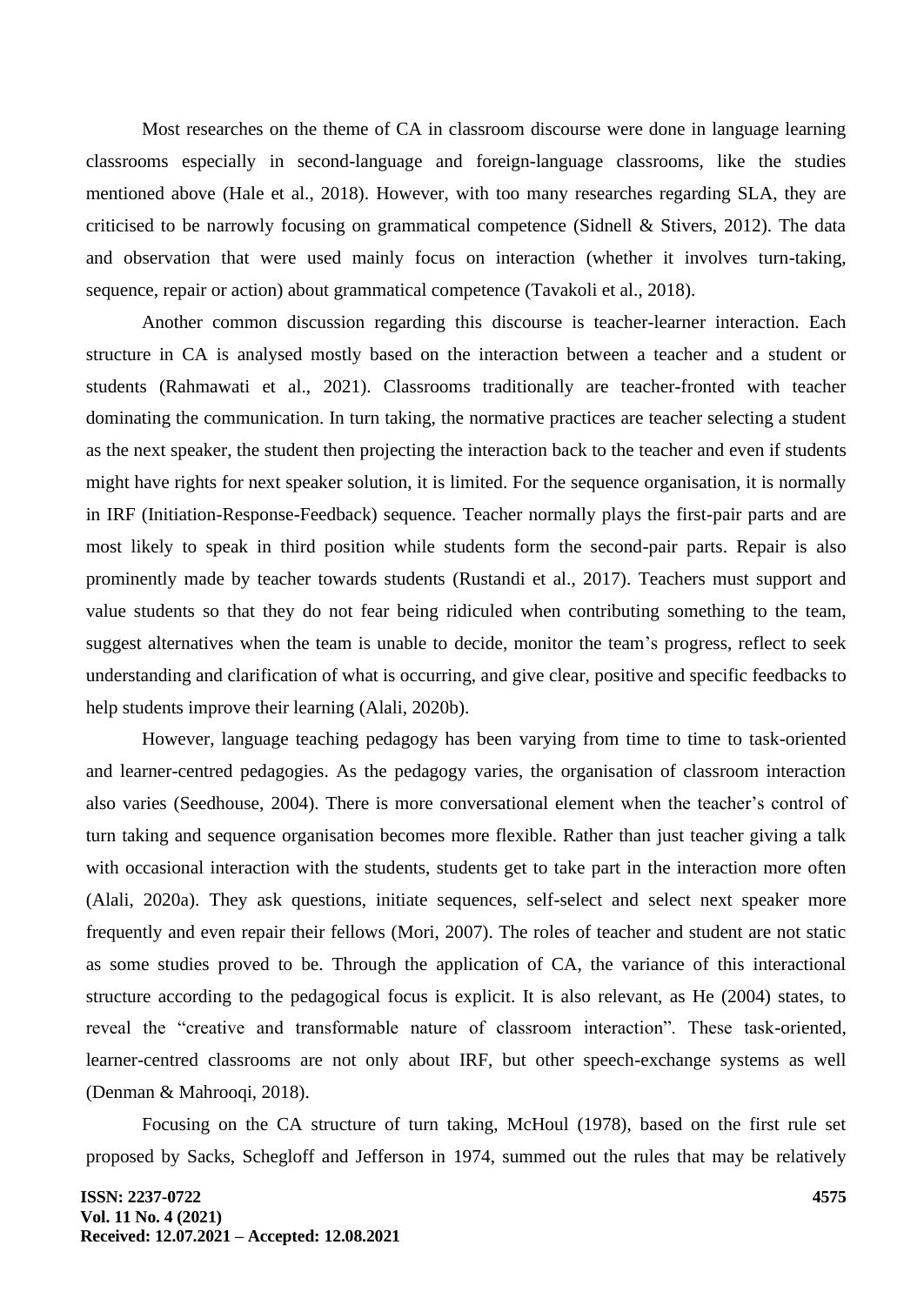found in traditional teacher-dominated classrooms. Rule 1(a) when teacher as the current speaker (C) selects student as the next speaker (N) to speak at transition-relevance place (TRP). This is similar with the non-institutional casual conversation. Rule 1(b), however, is not in accordance with ordinary conversation, as Rule 1(a) is, where teacher continues his/her talk if he/she does not select the next speaker. Self-select among students is rare. Even so, these rules cannot be adapted the same for student as they are for teacher. Unlike teacher, student has limited access to selecting the next speaker as they are expected to project their interaction to only one figure which is the teacher, not their fellows. Even if they do not select the next speaker, teacher has every right to self-select.

In terms of the sequence organisation, several studies have been made with most of them are also based on traditional classroom interaction. Adjacency pairs, which involves questions, answers and post-expansion, are what these researches tend to focus on (Schegloff, 2007). Teacher and student interaction creates a pattern of turns, with teacher takes the first and third turns while student takes the second turn. The relevance of teacher selecting the next speaker and self-selecting, and the restriction of student self-selecting and selecting others than teacher to be the next speaker, make this pattern of turns constant. This pattern is mostly known as IRE (Mehan, 1979). The third turn or position is the most interesting concern. It is here that the second turn, which is normally made up of student's answers, is assessed, evaluated and responded. It could be just a mere confirmation of answers, repair (which relates to the other structures of CA) and the proposing of other related questions (Joni, 2019). Several other studies also suggest the third turn as a repair-initiation which leads to the fourth turn where student makes a correction of their response in the second turn (Lee, 2007). Lerner (1995) also states that the fourth turn can be produced when student feels the need of another response or answer to the teacher's third-position evaluation. Even though this three-part instructional sequence is proposed based on traditional classroom interaction, it is found apt in modern classrooms as well. However, there is some addition to it where the interaction might not only be restricted to an adjacency pair but might involve more than two speakers, and it could be traditionally among teacher and student as well as among students themselves.

Languages classes are the focus of almost all the researches on turn design in classroom interaction (Sidnell & Stivers, 2012). Carroll (2004), for example, studies the turn design of Japanese learners of English. Their aspects of turns include the negative transfer of Japanese pronunciations and the utterances through gesture. Another style turn design in language learning classrooms is through pedagogical scaffolding where teacher designs an incomplete sentence for the student to complete. In the case of ordinary conversation, the CA structure of repair might not come as often as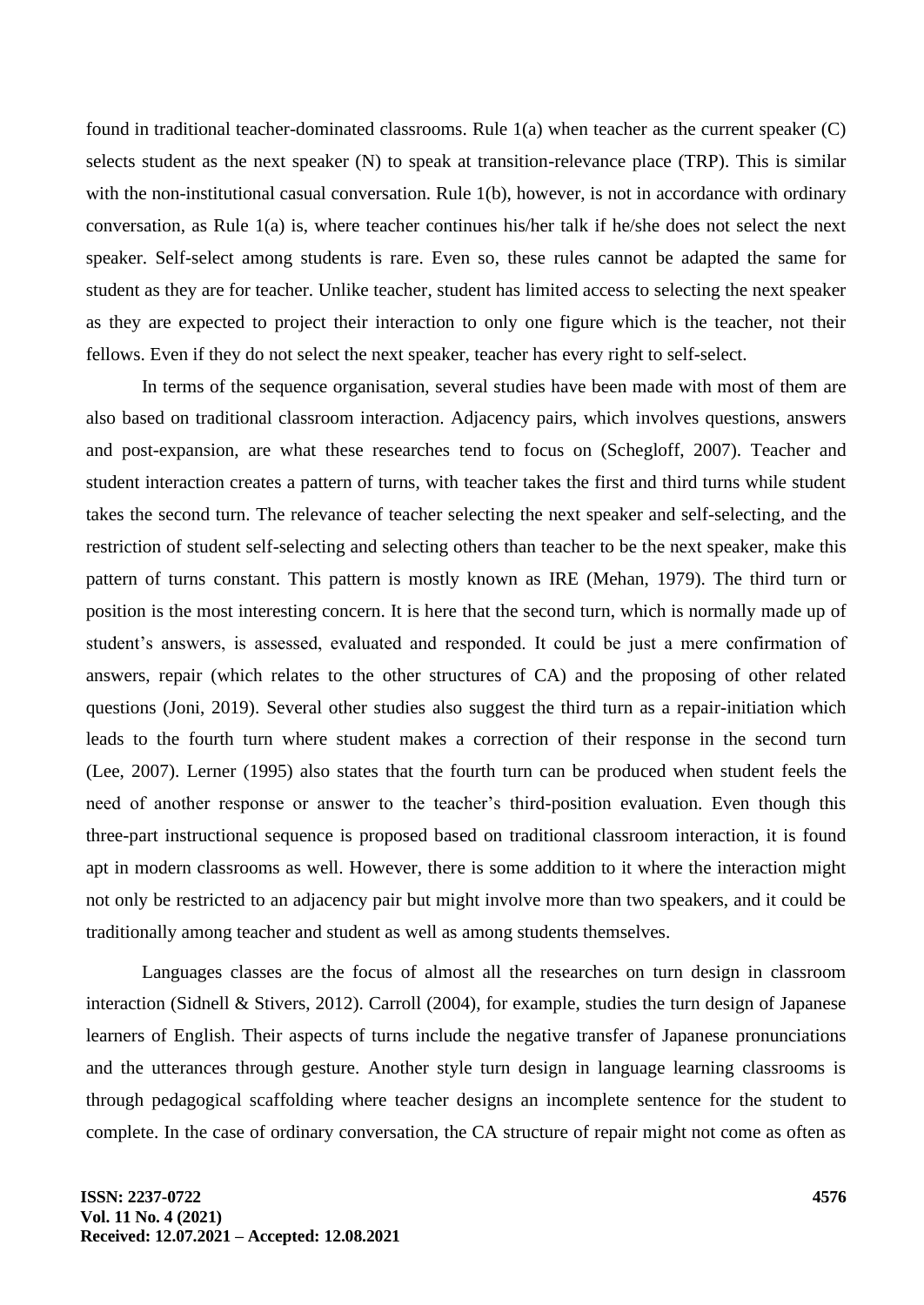it does in classroom interaction. In classrooms, whether it is teacher-dominated or learner-centred, the role of teacher especially is preserved of assessing and correcting student, as it is part of cognitive process. However, as MacBeth (2004) proposes, there is a difference between repair and correction in classrooms. He argues that we cannot put repair in conversation and correction in classrooms in the same category, as correction in classrooms deals with the issue of "identifying task and achievement of classroom teaching". As correction normally involves professional concern of teachers, this explains why self-repair and self-initiation of repair are less frequent in classroom interaction than in casual conversation.

#### **3. Conversation Analysis (CA) Approach**

Conversation analysis (CA) is an approach to the analysis of social interaction contemplating both non-verbal and verbal conduct in daily circumstances. It basically involves a casual conversation which, to be analysed, may imply to different methods depending on the task or institution concerned. Developed principally by Harvey Sacks, Emanuel Schegloff and Gail Jefferson, CA was said to have four basic structures which are turn-taking organisation, sequence organisation, repair and action formation (Schegloff, 1992). It is one of the distinctive and successful approaches to the study of social interaction.

CA is commonly used in the study of interaction in an institution. It is practical to comprehend what the participants' point of views are within the interaction in terms of how they gain and produce social order and intersubjectivity (Hall, 2019). In an educational interaction, specifically classroom interaction, the CA structures are present. Concerning learner-learner interaction, which is frequently present in task-oriented learner-centred classrooms, it is relatively distinct from teacher-learner interaction. In teacher-learner interaction, there is a fundamental expectation of teacher proposing talk and questions while student responding or giving answers. In learner-learner interaction, however, we cannot really expect how and what their interaction will be. Is it going to be in an adjacency pair and IRE sequence as well, or is it not going to be as fixed or expectable as in teacher-learner interaction? The question of whether the participants will be speaking at transition-relevance place  $(TRP)^2$  throughout the interaction will also be argued (Hara, 2019).

<sup>&</sup>lt;sup>2</sup> TRP is defined as a timing when the current turn can be completed and other participants are able to take the turn (Hara, 2019)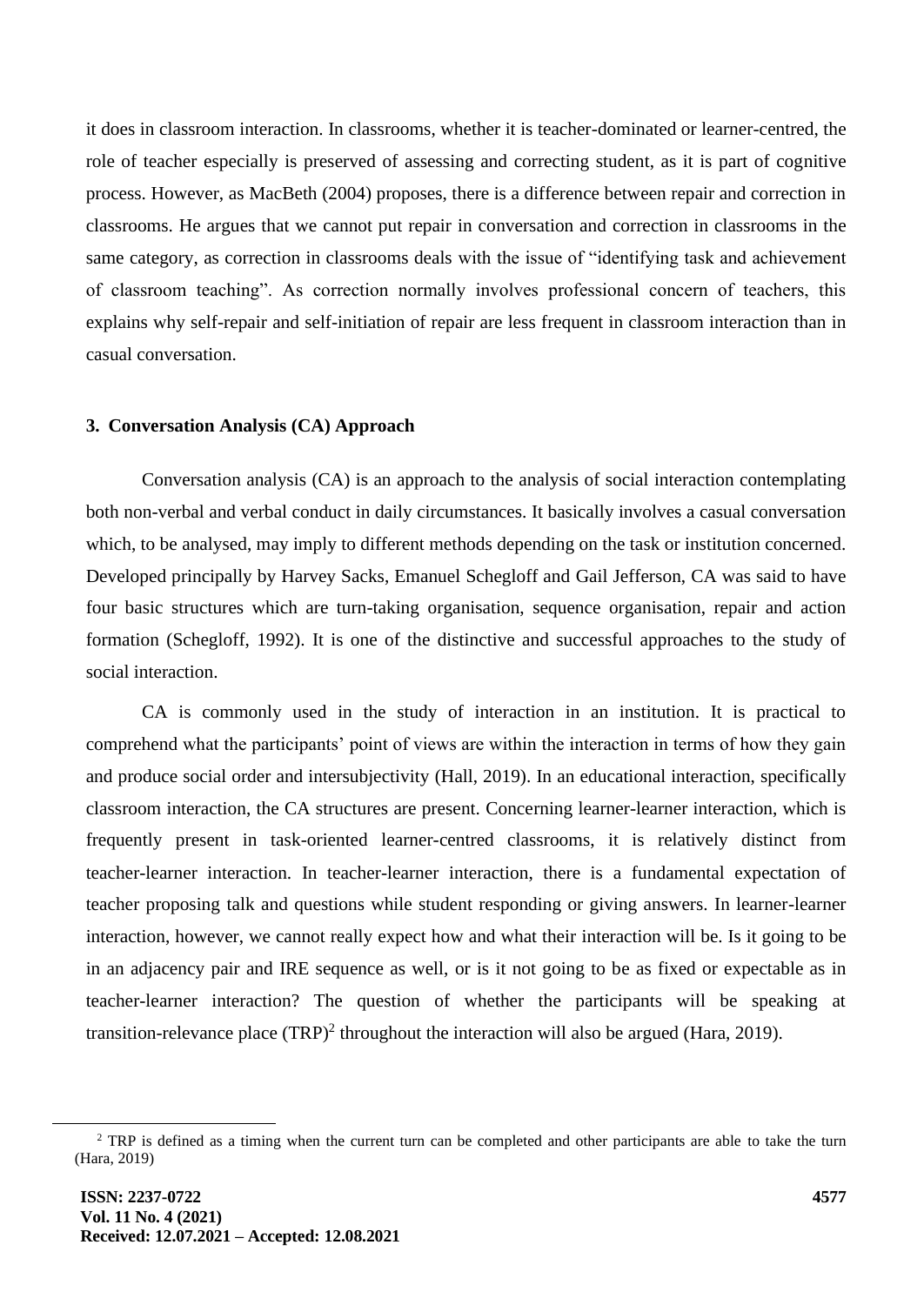The classroom interactions that are being studied and analysed are chosen randomly from various sources. Due to lack of learner-centred classroom interaction sources, for example, there is only traditional classroom interaction recorded in YouTube, the transcripts presented in the Analysis section are the ones that were being analysed in previous teacher-learner interaction studies, as well as from researches of classroom interaction of other approaches. The analysis is based on the author's observation and inspection on the interactions that are studied upon. Reviews on CA's concepts and theories from several sources are considered, with Schegloff's *Introduction to Sacks: Lectures on Conversation* referred mainly as a handbook and guideline in viewing data from a conversation analytic approach (Schegloff', 1992).

Because the data analysed are random and not obtained from the same one classroom interaction, there will be some problems to figure out the frequency and statistics of each CA structure present in a learner-centred classroom interaction. The issue of whether teacher-student interaction and student-student interaction convey the same style of communicating, and if they do, to what extent are they similar, also cannot be precisely determined due to restricted data. To go on with the analysis, each CA structure will be inspected and explained with textual evidence from the random data of learner-learner classroom interaction.

#### **4. Analysis and Discussion**

Turn taking in CA takes place when the conversation flows from one speaker to another. Three main conditions in turn taking are when current speaker (C) selects next speaker (N), next speaker self-selects and current speaker continues. In institutional interaction like in formal classrooms, wait time can be part of the turn taking structure compared to in ordinary conversation, regardless of whether it is teacher-learner interaction or learner-learner interaction. The wait time is called *pause* if it is the gap in between one's conversation and is known as just *gap* (without another term used) if it happens in the turn taking between two speakers.

Learner-learner interaction can also be a debate. A debate between students may occur when a teacher asks a question or proposes a topic in which a student responds to and another student self-selects to give another answer or present opposing view (Seedhouse, 2004). A leaner-learner debate between both students then happens, as the example below, with Tim as teacher and other characters as students: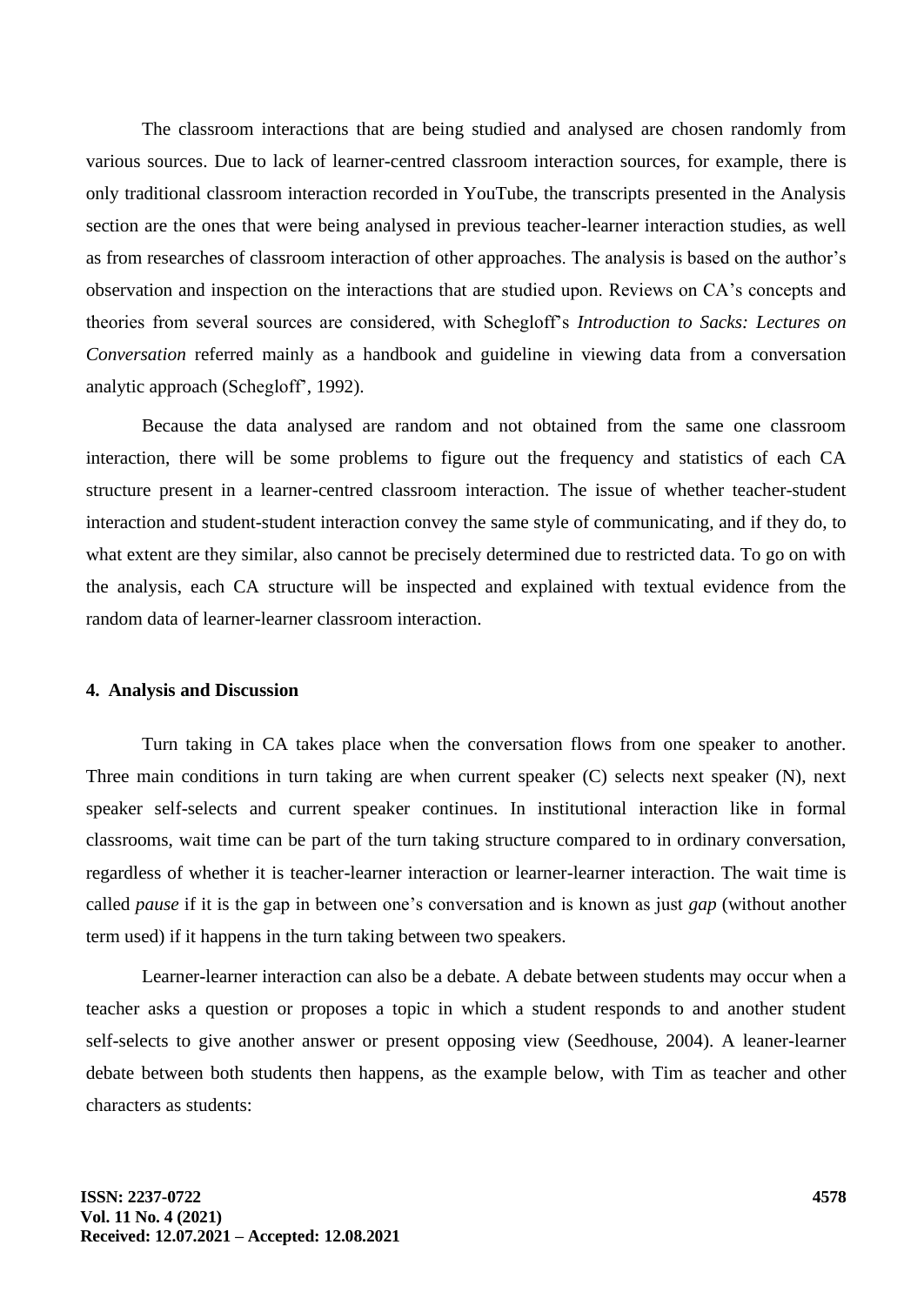#### Example 1:

|     | 268 Tim:    | which is the first prime number.                             |
|-----|-------------|--------------------------------------------------------------|
|     | 269 Jordan: | one                                                          |
|     | 270 Alex:   | tw[o                                                         |
|     | 271 Jamie:  | [zero                                                        |
|     | 272 Alex:   | two                                                          |
|     | 273 Jordan: | one                                                          |
|     | 274 Tim:    | one [two                                                     |
|     | 275 Alex:   | [two                                                         |
|     |             | 276 Riley: is seven one sir?                                 |
|     | 277 Tim:    | okay we might discuss it tomorrow                            |
|     | 278 Jordan: | one                                                          |
|     | 279 Tim:    | which one's the first prime number?                          |
|     | 280 Jamie:  | um.                                                          |
|     | 281 Tim:    | why one?                                                     |
| 282 |             | (2.1)                                                        |
|     | 283 Tim:    | why is it not a prime [number ]                              |
|     | 284 Jordan: | [because] you can only divide it by,                         |
| 285 |             | one                                                          |
|     | 286 Alex:   | yeah but you can divide it by itself, because it divides by  |
| 287 |             | itself                                                       |
|     | 288 Jordan: | yeah but you can't, you can only divide it by one though     |
|     | 289 Alex:   | yeah and that's dividing by itself                           |
|     | 290 Jamie:  | yeah but one's ((inaudible) number)                          |
|     | 291 Tim:    | wind them up and let them go ((directed at camera)). so what |
| 292 |             | is it, one or two, one or two.                               |

Based on the interaction between students above, we may conclude that leaner-learner interaction is more similar to an ordinary conversation compared to teacher-learner interaction. This is because no particular person is expected to dominate the other, like teacher dominating classroom interaction, and there is no nominated speaker much involved. In the extract above, there is no teacher-student oscillation and all the students involved self-select in the interaction (Sidnell & Stivers, 2012). The role of a dominating character like teacher in traditional classroom interaction who is expected to select the next speaker is not present in the situation. Focusing on the learner-learner interaction among Jordan, Alex, Jamie and Riley, we can see that there are no pauses and gaps within turns, with a number of overlaps, which resemble casual conversation. Their turns include justifications and explanations of their answer with no intervening from the teacher to claim which answer is correct, which keep the conversation ongoing and the cessation debatable.

Another way of producing turn taking is via initiating a repair. Initiating a repair, although closely related to another structure of CA which is repair, is still considered as one of the approaches of creating turn taking.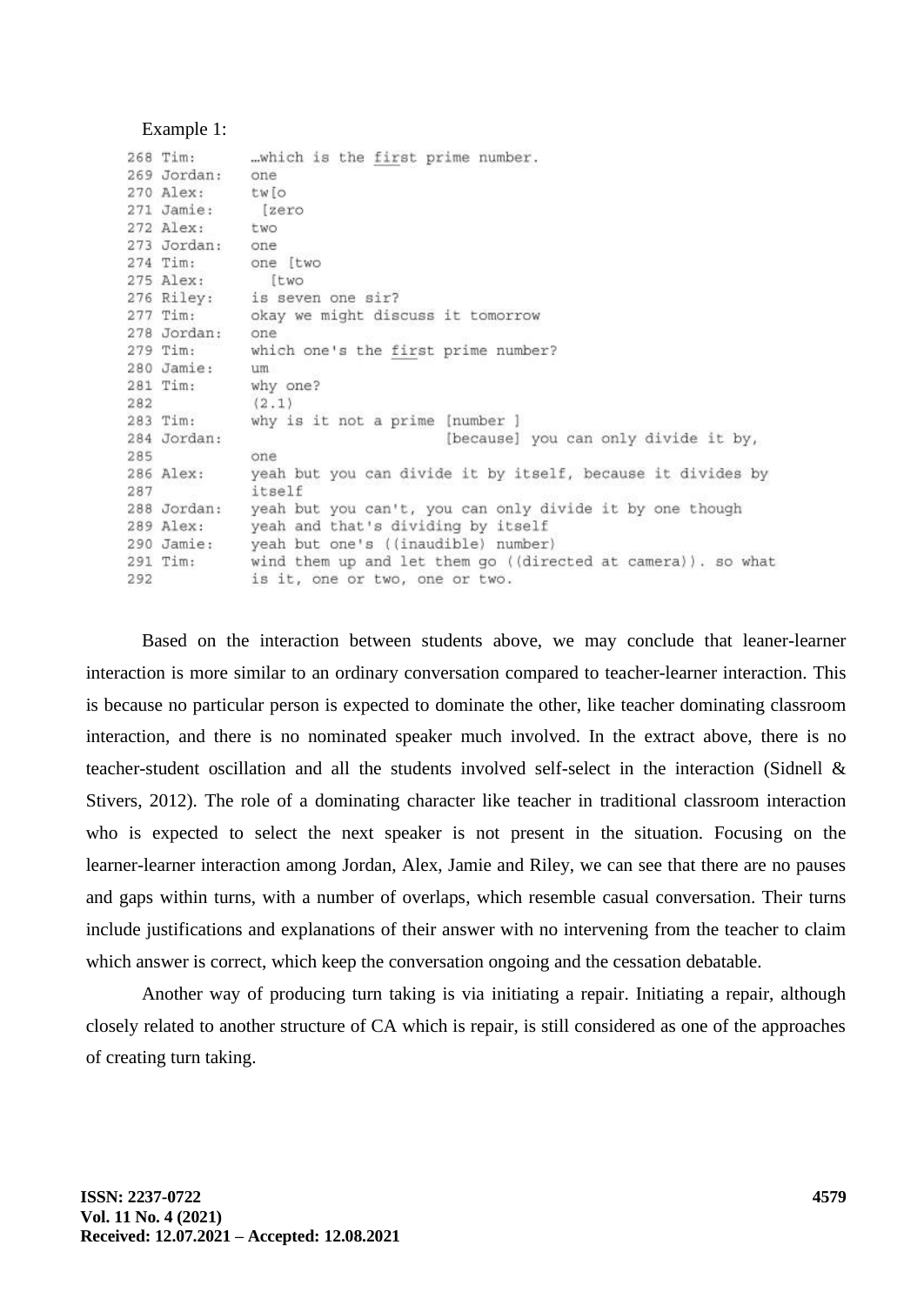Example 2 Lee: If oil mix with water Drew: Mixes

Example 3 Jung: Topsoil washes away Jasmeen: No, it's passive

In the examples above, repair initiation is made by recasting and explicit correction respectively. The way Lee makes a sentence and Drew immediately recasts it is not common in traditional teacher-dominated classrooms. Usually in traditional classroom interaction, teacher is rarely corrected by student and if he/she is, it is not done by an immediate recast. Student would normally raise their hand, stop teacher's talk politely and initiate a repair at TRP with decent voice or maybe implicitly, so that teacher's respectability remains. The participants' ranks in learner-learner classroom interaction are not differently regarded, as those in an ordinary conversation, so recast and explicit correction among them are acceptable.

> Example 4 John: If they stopped Neil: Turned off John: If they turned off yeah

After recasting and making explicit correction by other fellows as Examples 2 and 3, the following turn might be of modified output, as a response to the feedback in previous turn. This turn-taking style is quite similar in teacher-learner interaction when student says something, probably responding to question by teacher, and the answer is not accurate that leads to teacher making immediate correction and student restructuring their answer.

On the level of sequence organisation, the most common sequence in a learner-learner interaction is IRF, which is quite similar to other interactions including teacher-learner interaction. This IRF sequence in a learner-learner interaction normally begins with a student asking or proposing a question. This question is then responded and answered by another fellow student, and a feedback is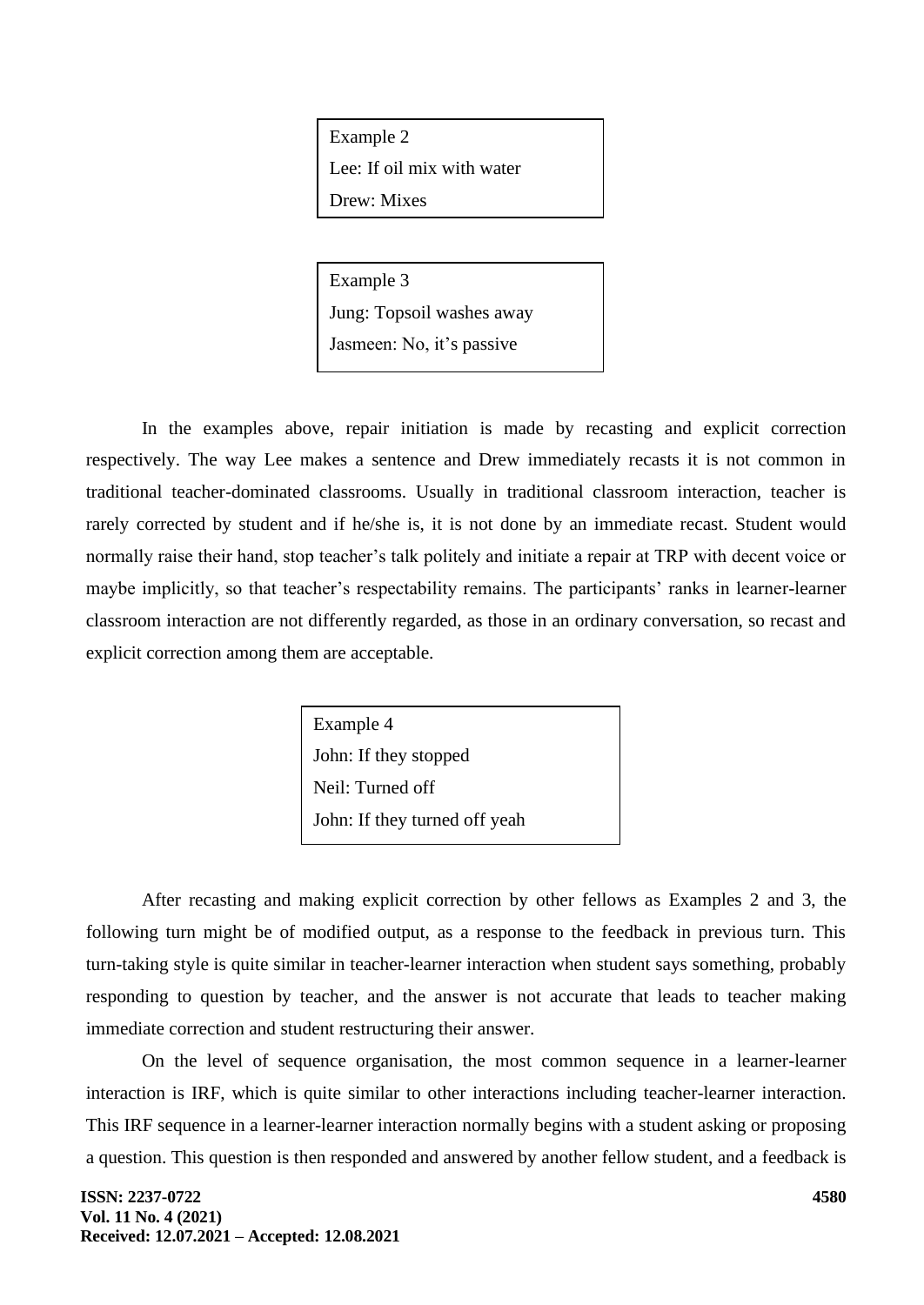given in the following turn either by the same first-turn producer or a new participant. Each response to each turn should be relevant so the interaction and the topic of the conversation, unfold sequentially and pertinently (Rustandi et al., 2017).

Example 5

Adam: Do you think the value of *x* is a prime number? Sophie: Yeah, I'm positive it's either 5 or 7. Adam: But, if we use this alternative, we'll get the answer 4 instead.

Example 6

Adam: Do you think the value of *x* is a prime number?

Sophie: Yeah, I'm positive it's either 5 or 7. Joe: But guys, I tried to use this alternative and I got the answer 4 instead.

The question of whether the sequence organisation in a learner-learner interaction should be in an adjacency pair or not cannot be statically determined. It could be and it could be not, depending on the number of active participants in the interaction. In Example 5 above, the discussion involves two people, or mostly called as an adjacency pair, which is different from the following example which involves three active participants. We cannot simply deduce that the number of participants take part in an interaction depends on the number of people present in that particular group, as not every person chooses to be active. This is also germane in a traditional teacher-dominated classroom interaction, where a particular interaction could only be between two people, a teacher and a student, despite the numerous number of people in the classroom. As compared to traditional classrooms, there is more flexibility in terms of the number of turns involved and the sequences of turns in learner-centred classrooms. The turn design is oscillating among the participants with possible interruption from new participants.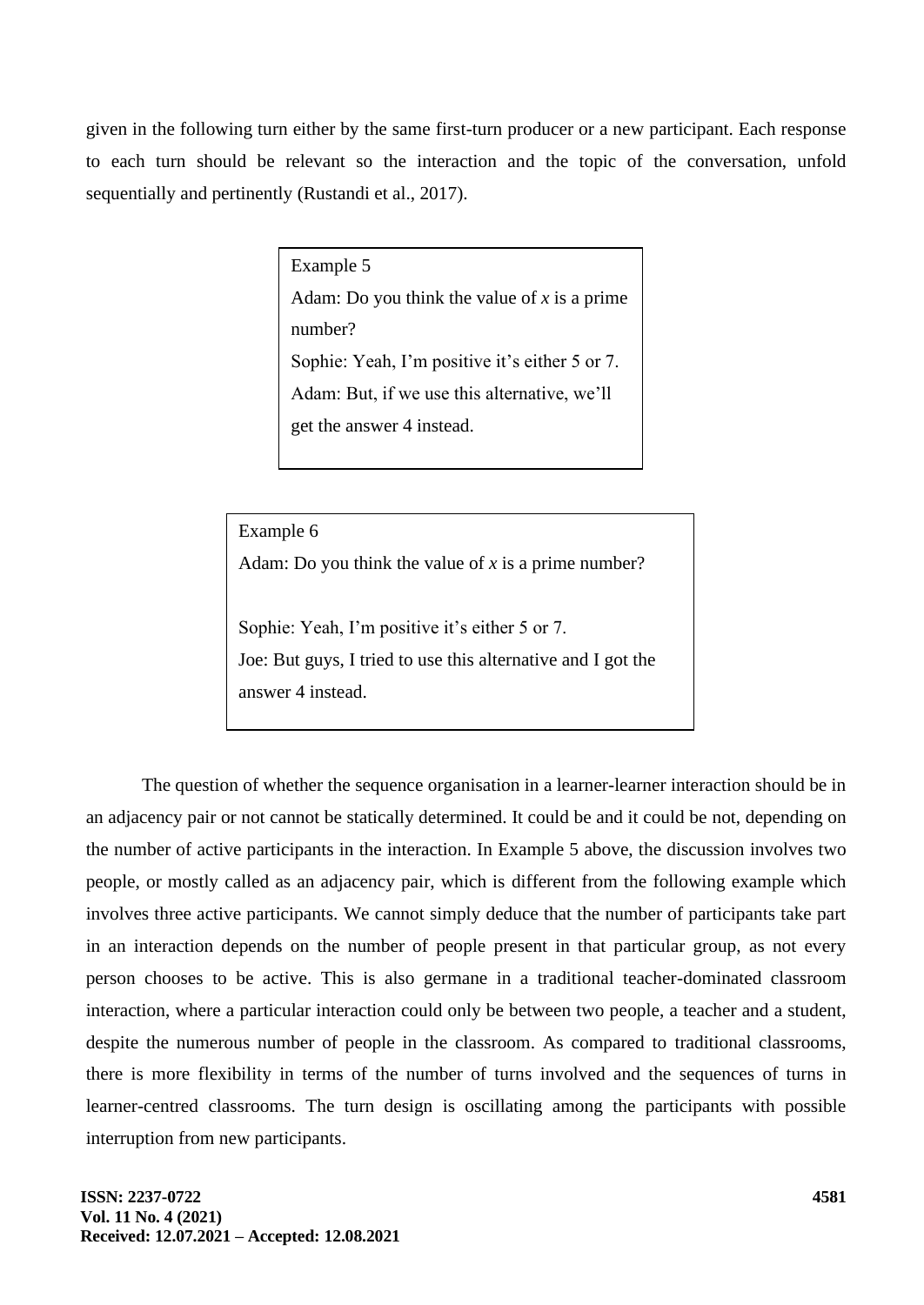The interaction in a task-oriented learner-centred classroom does not rely on the pedagogy applied. Even if teacher utilises pedagogical scaffolding in the classroom, there is no scaffolding happening in the interaction between students. Scaffolding, or the proposal of incomplete sentences to other people in order to get them finishing the lines, is not relevant in a learner-learner interaction. The purpose of teacher using this pedagogical scaffolding is to make them respond with the correct point and at the same time validate their understanding. The participants in a learner-leaner interaction do not utilise this pedagogical style as none of them is assigned to make others understand the topic discussed as teachers are. Instead of scaffolding, they just proceed with their explanations without having the full concern of relaying their understanding to other fellows (Schegloff, 1992). Another approach of turn design in a learner-learner interaction is via gestures or utterances. One example of this is when a participant wants to interrupt another's statement, he/she will make a slight movement with their hand to capture the speaker's attention to allow him/her to say something (Preston, 2016). Utterances are also a useful way to make a turn-taking. For instance, when one says "um but…" or "sorry to interrupt, but..." or just a mere "umm…", he/she can make the current speaker and subsequently, listen to what he/she has to say.

Repair in a learner-learner interaction may not be as frequent as it is in a teacher-learner interaction. Not being mistaken with casting different views and projecting doubts which are what often happens in a learner-learner interaction, repair or correction occurs when someone realises the wrong point other makes and corrects him/her with the accurate fact-based answer (MacBeth, 2004). It, however, appears more often than in a casual interaction or conversation. It is rather not important to actually raise and clarify facts in an ordinary conversation because it is not to gain knowledge on anything like in a classroom interaction. The use of repair as a structure of CA in the interaction among students has been mentioned and explained above under the turn taking discussion.

#### **5. Conclusion**

From the findings above, we can clearly see the distinction between teacher-learner interaction in traditional classrooms and learner-learner interaction in modern learner-centred classrooms from the conversation analytic point of view. The turn taking between learners are dissimilar like those between teacher and learner in terms of its frequency, the gaps or pauses and also the methods. Sequence organisation is rather messy and unrestricted as compared to teacher-learner interaction sequence, and repair or correction emerges less often between students, not being mistaken with their practices of casting different views and projecting doubts among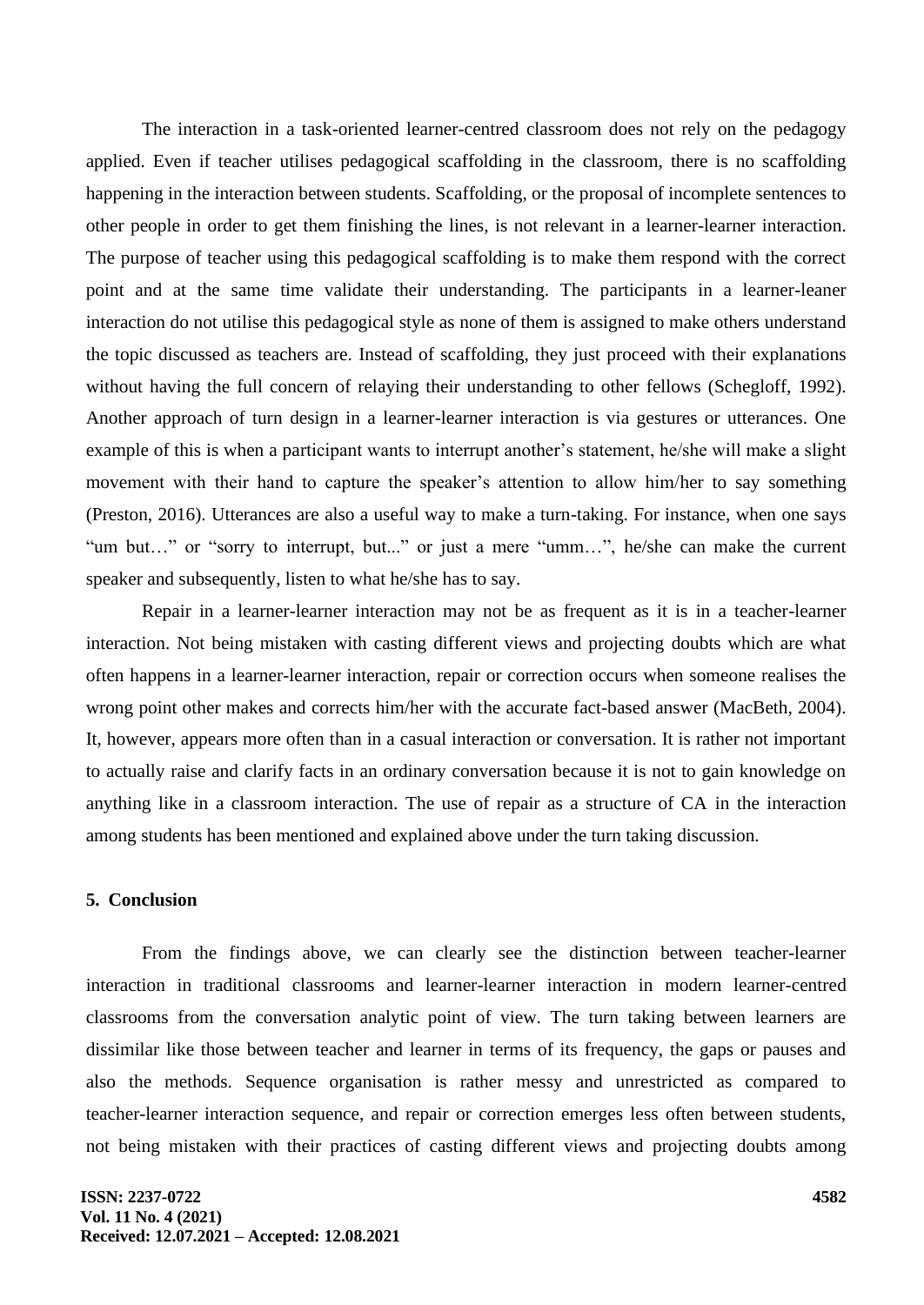themselves. This study is hopefully discerned as the acceptable response and reacting analysis towards previous existing studies, especially ones that are referred to throughout this research.

As the structures of CA in both types of classrooms, which are traditional teacher-dominated and learner-centred, are now clear, future researches of CA may go in the direction of more specific classroom interactions such as in the classroom of children with special needs and of deaf students who communicate with non-audible language. CA (conversation analysis) is one of the proficient and useful tools to study interactions, especially ones involving educational talk, as it focuses both on the studies of talk as well as on the understanding, learning and knowledge transmission, to a certain extent.

### **References**

Alali, O.M., Rashid, R.A. & Smadi, O.A. (2020a). Learner Identity and Interactional Competence in English as a Foreign Language Classroom. *International Journal of English Language and Literature Studies, Asian Economic and Social Society.* 9(3), 143-150. DOI: 10.18488/journal.23.2020.93.143.150

Alali, O.M., Rashid, R.A. & Smadi, O.A. (2020b). A Perspective Evaluation of Group Work in English Language Classroom. *International Journal of English Language and Literature Studies, Asian Economic and Social Society.* 9(1), 56-62. DOI: 10.18488/journal.23.2020.91.56.62

Carroll, D. (2004). Restarts in Novice Turn Beginnings: Disflyencies or Interactional Achievements? In R. Gardner & J. Wagner (Eds.). *Second Language Conversations,* 201–220. London: Bloomsbury Academic. 1, 2021, http://dx.doi.org/10.5040/9781474212335.0014

Denman, C., Mahrooqi, R. (2018). *Handbook of Research on Curriculum Reform Initiatives in English Education.* USA: IGI Global.

Drew, P., & Heritage, J. (1992). Analyzing Talk at Work: An Introduction. In P. Drew, & J. Heritage (Eds.), *Talk at Work. Interaction in Institutional Settings* (pp. 3-65). Cambridge: Cambridge University Press.

Gauvain, M (2020). Vygotsky's Sociocultural Theory. In: *Encyclopedia of Infant and Early Childhood Development*, p. 446-454. https://doi.org/10.1016/B978-012370877-9.00170-5

Hale, C.C., Nanni, A. & Hooper, D. (2018). Conversation Analysis in Language Teacher Education: An Approach for Reflection Through Action Research. *Hacettepe University Journal of Education (HUJE),* 33 (Special Issue), 54-71. DOI: 10.16986/HUJE.2018038796

Hall, J.K. (2004). Language Learning as an interactional achievement. *Modern Language Journal*, 88, 607–612

Hall, J.K. (2019). The Contributions of Conversation Analysis and Interactional Linguistics to a Usage-Based Understanding of Language: Expanding the Trans-Disciplinary Framework. *Modern Language Journal*, 103(51), 80–94.

He, A.W. (2004). CA for SLA: Arguments from the Chinese Language Classroom. *The Modern Language Journal,* 88, 568-582. DOI: 10.1111/j.0026-7902.2004.t01-19-.x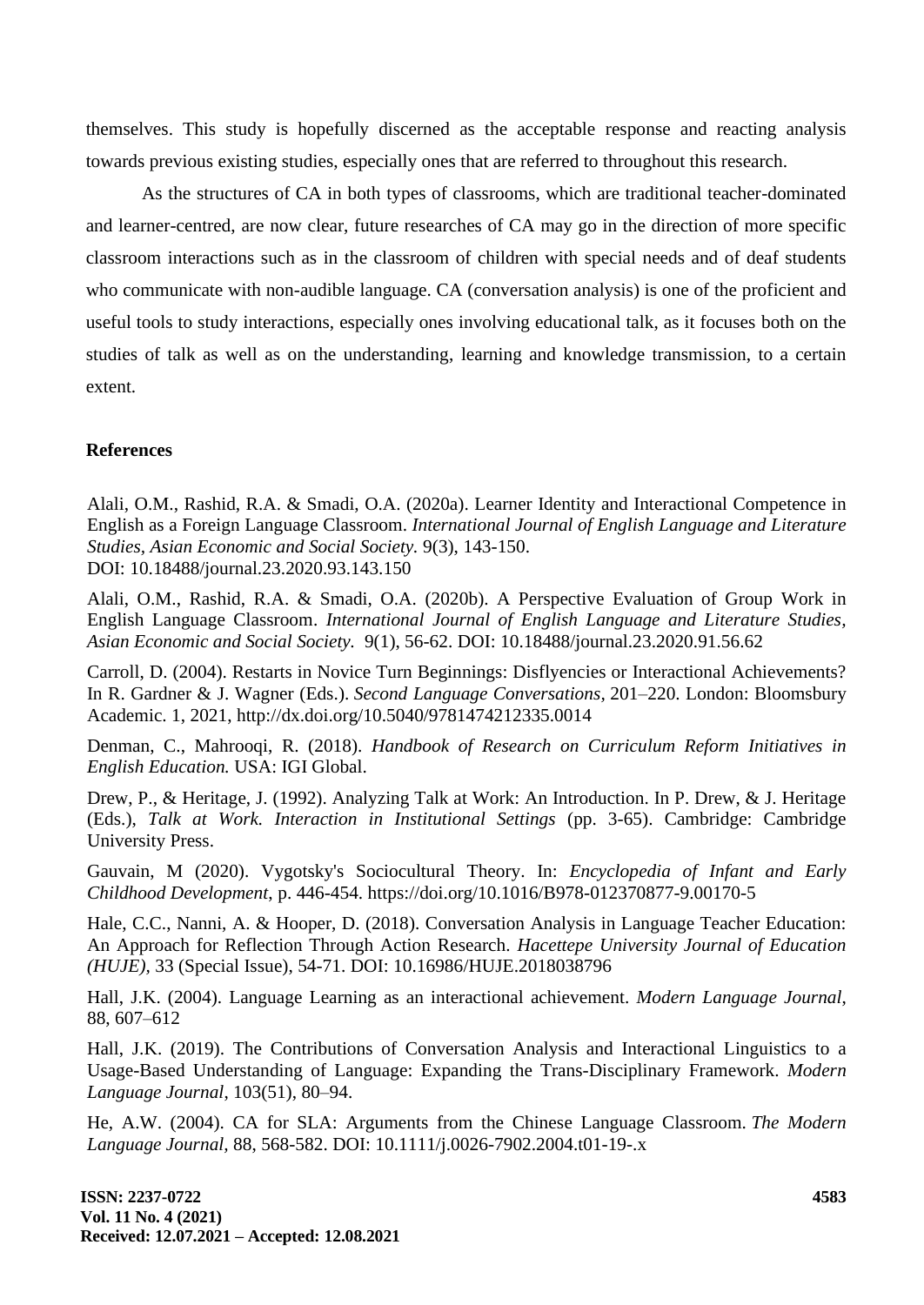Huth, T. (2021). *Interaction, Language Use, and Second Language Teaching.* New York: Routledge.

Joni, D.A.A.W. (2019). Initiation-Response-Evaluation (IRE) Technique Collaborated with Panel Discussion Activity in Teaching Speaking Skill. *Jurnal Santiaji Pendidikan*, 9(1): 88-94

Kasper, G., 2009. Categories, Context, and Comparison in Conversation Analysis. *Talk-in-interaction: Multilingual Perspectives.* 1-28*.* Honululu: National Foreign Language Resource Center University of Hawai'i.

Lee, Y.A., 2007. Third Turn Position in Teacher Talk: Contingency and the Work of Teaching. *Journal of Pragmatics*. 39, 1204-1230.

Lerner, G.H., 1995. Turn Design and the Organization of Participation in Instructional Activities. *Discourse Processes*. 19(1), 111-131. https://doi.org/10.1080/01638539109544907

Macbeth, D., 2004. The Relevance of Repair for Classroom Correction. *Language in Society*. 33(5), 703-736. doi:10.1017/S0047404504045038

Markee, N., 2005. Conversation Analysis for Second Language Acquisition. *Handbook of Research in Second Language Teaching and Learning*. p.379-398

McHoul, A., 1978. The Organization of Turns at Formal Talk in the Classroom. *Language in Society*. 7(2), 183-213. doi:10.1017/S0047404500005522

Mehan, H. (2013). *Learning Lessons.* Cambridge, MA and London, England: Harvard University Press. https://doi.org/10.4159/harvard.9780674420106

Mori, J. (2007). Border Crossings? Exploring the Intersection of Second Language Acquisition, Conversation Analysis, and Foreign Language Pedagogy. *The Modern Language Journal, 91,* 849-862. DOI:10.1111/J.1540-4781.2007.00673.X

Preston, A. (2016). Hand-Raising in the Second Language Classroom: The Contribution of Interaction to Learner Motivation. United Kingdom: Six10 Publishing Limited

Rahmawati, I., Evenddy, S.S., Handayani, I. (2021). Teacher's Talks in Classroom Interaction at Bani Adung Islamic Boarding School Banten. *The Journal of English Literacy Education.* 8(1), 1-14. http://dx.doi.org/10.36706/jele.v8i1.13400

Rashid, R.A. & Yunus, K. (2016). Teachers' Engagement with Emotional Support on a Social Networking Site. *The Social Sciences*. 11, 3450-3457

Rustandi, A., & Mubarok, A.H. (2017). Analysis IRF (Initiation-Response-Feedback) on Classroom Interaction in EFL Speaking Class. *Journal of English Education, Literature and Culture,* 2(1), 239-250.

Schegloff, E. (2007). *Contents. In Sequence Organization in Interaction: A Primer in Conversation Analysis.* Cambridge: Cambridge University Press.

Schegloff, E., (1992). Introduction, Harvey Sacks' Lectures on Conversation. USA: Backwell Publisher.

Seedhouse, P., 2004. Conversation Analysis Methodology. *Language Learning*, *38*(04): 165-187. DOI: 10.1017/S0261444805003010

Sidnell, J. and Stivers, T. eds., 2012. *The handbook of conversation analysis,* 121. New York: John Wiley & Sons.

Smadi, O.A. & Rashid, R.A. (2017). A Theoretical Review of Classroom Discourse. International *Journal of Academic Research in Progressive Education and Development, 6*(3), 164-173.